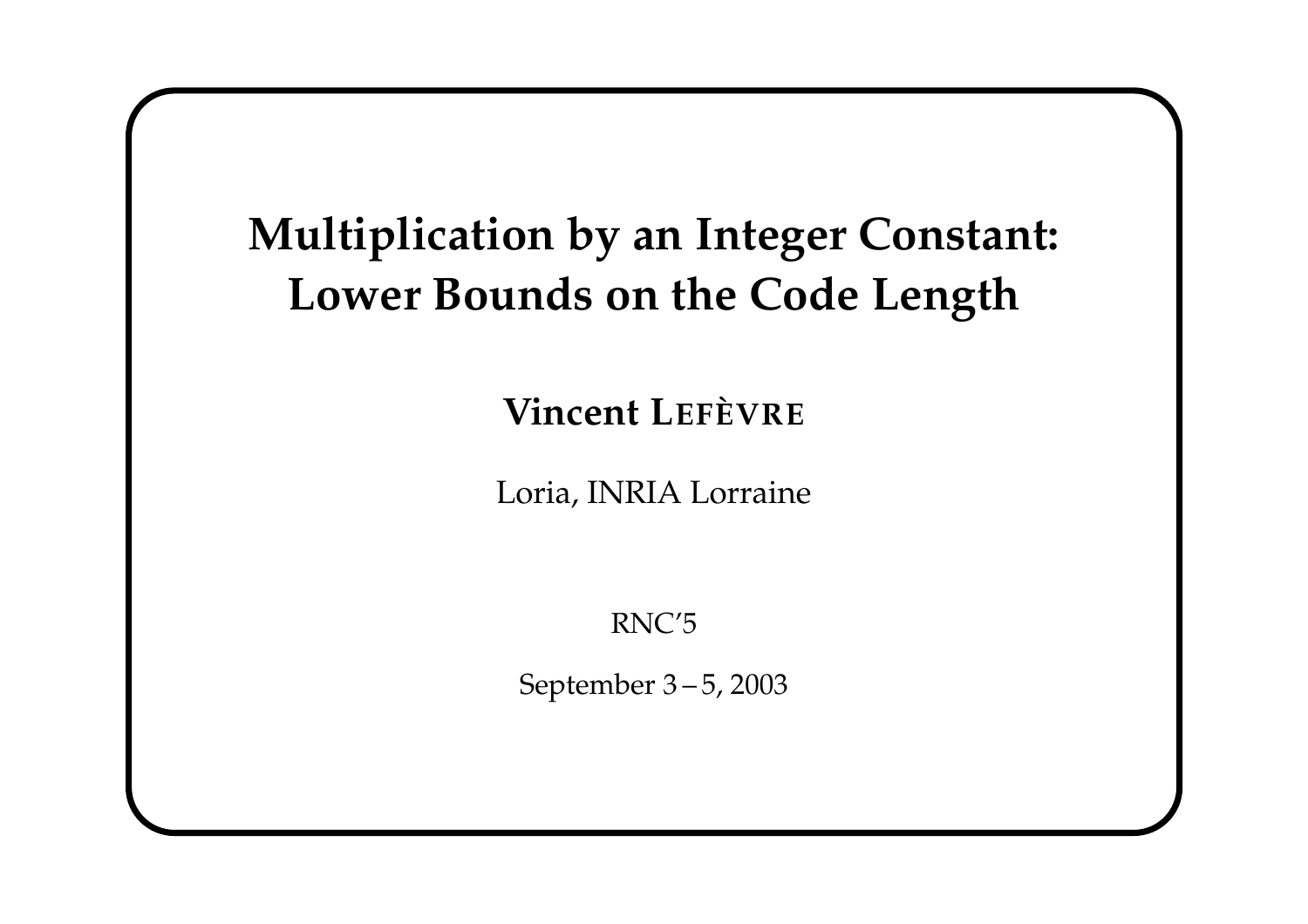## **Introduction**

Problem: to generate (optimal) code with elementary operations (left shifts, i.e. multiplications by powers of <sup>2</sup>, additions and subtractions).

Example: compute  $1997x$  (constant  $n = 1997$ ).

1.  $17x \leftarrow (x \ll 4) + x$ 2.  $51x \leftarrow (17x \ll 2) - 17x$ 3.  $1997x \leftarrow (x \ll 11) - 51x$ 

#### **Can we ge<sup>t</sup> <sup>a</sup> very short code that computes** nx**?**

Same question as with compression methods! (i.e. compress  $n$ .)

Other similarities: my heuristic, based on common patterns in the base-2 representation of  $n$ .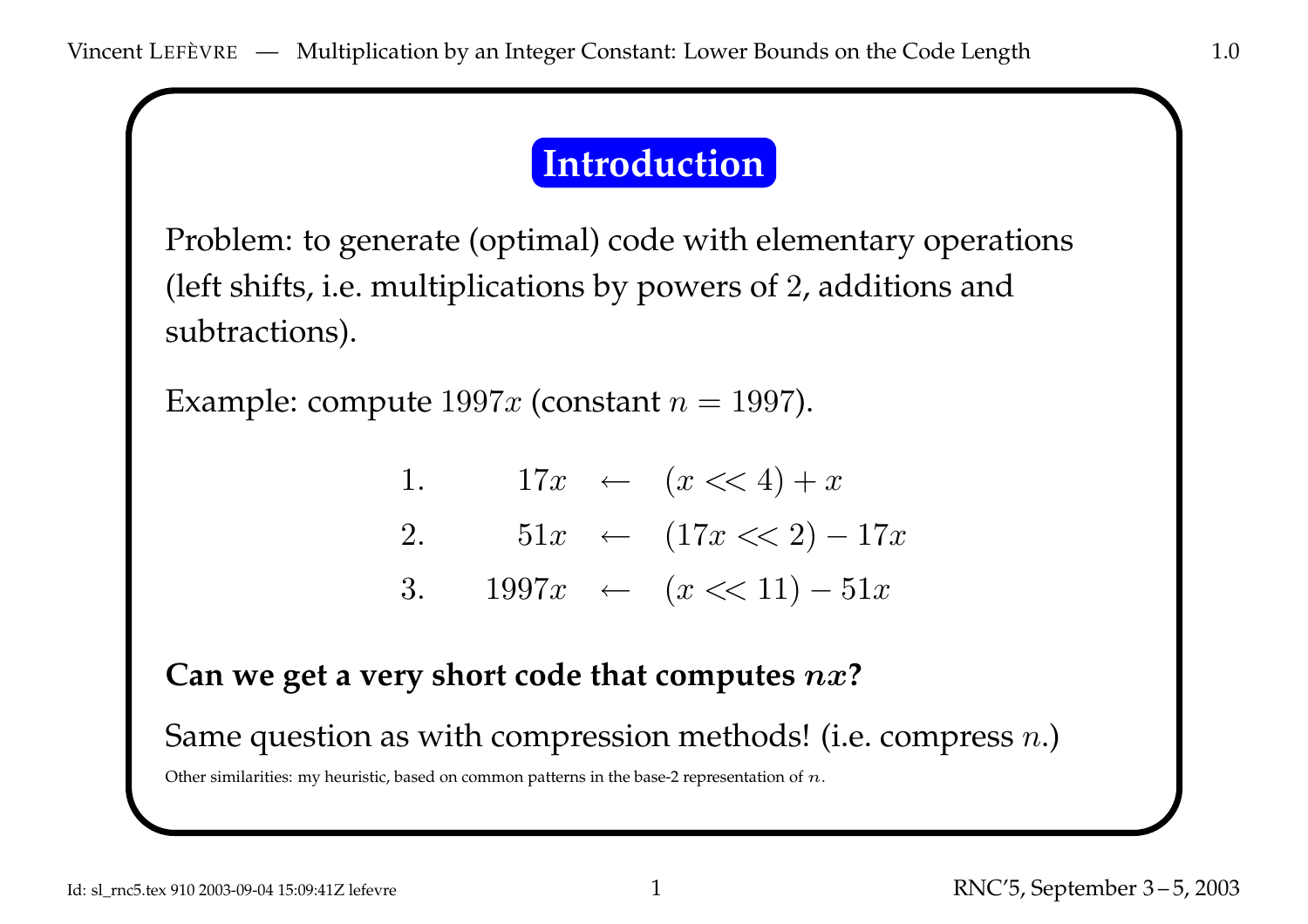### **Formulation of the Problem**

Given: odd positive integer  $n$  (our constant). We consider a sequence of positive integers  $u_0$ ,  $u_1$ ,  $u_2$ , ...,  $u_q$  such that:

- initial value:  $u_0 = 1$ ;
- for all  $i > 0$ ,  $u_i = |s_i u_j + 2^{c_i} u_k|$ , with

$$
j < i, \quad k < i, \quad s_i \in \{-1, 0, 1\}, \quad c_i \ge 0;
$$

• final value:  $u_q = n$ .

Same operations with  $u_0 = x$ : we get code (called *program* in the following) that computes the  $u_i x$ , and in particular, nx.

**Minimal** q associated with n **(denoted**  $q_n$ )?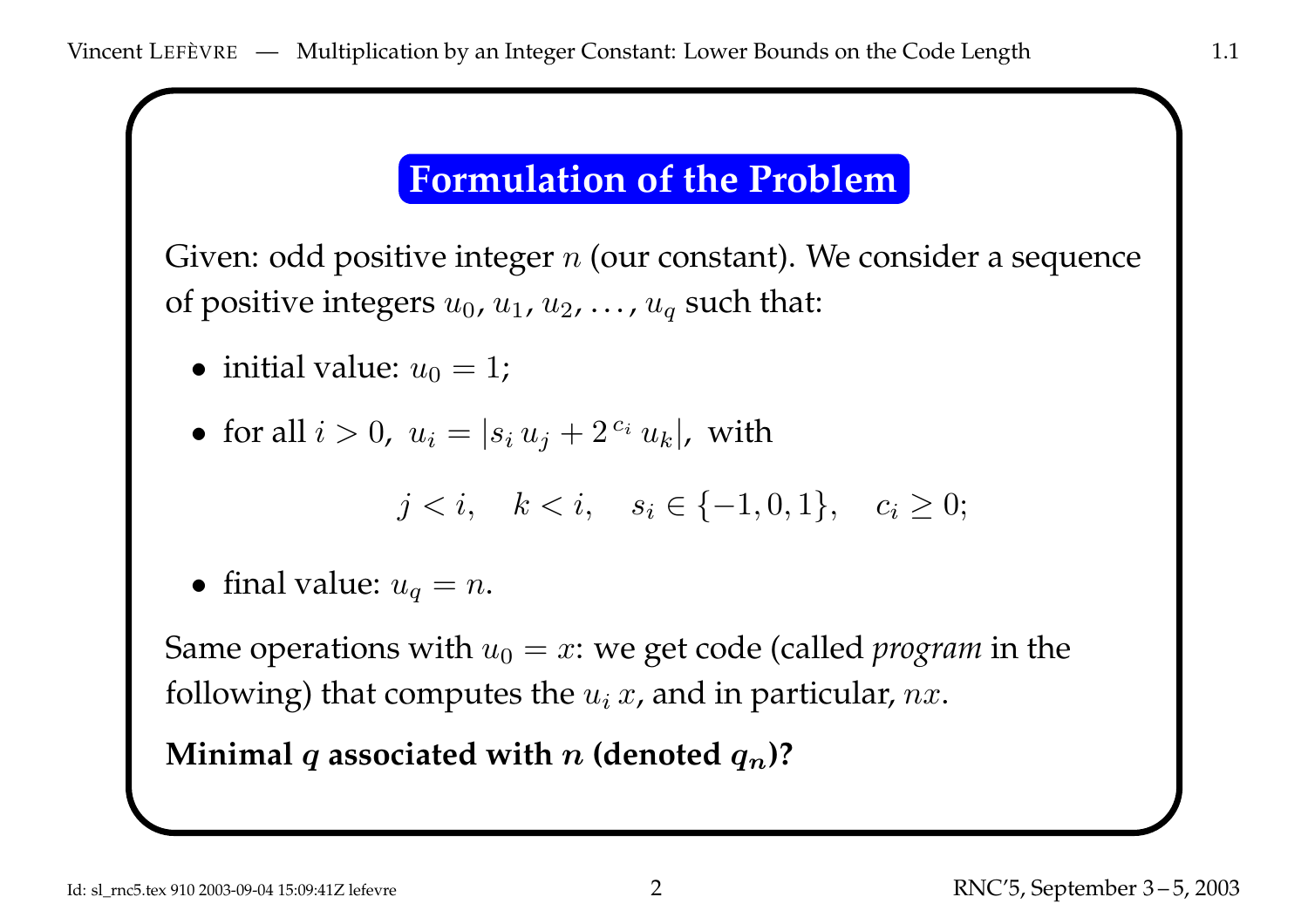#### Outline:

- 1. Introduction / formulation of the problem (done).
- 2. Bounds on the shift counts.
- 3. <sup>A</sup> prefix code for the nonnegative integers.
- 4. How programs are encoded.
- 5. Lower bounds on the program length.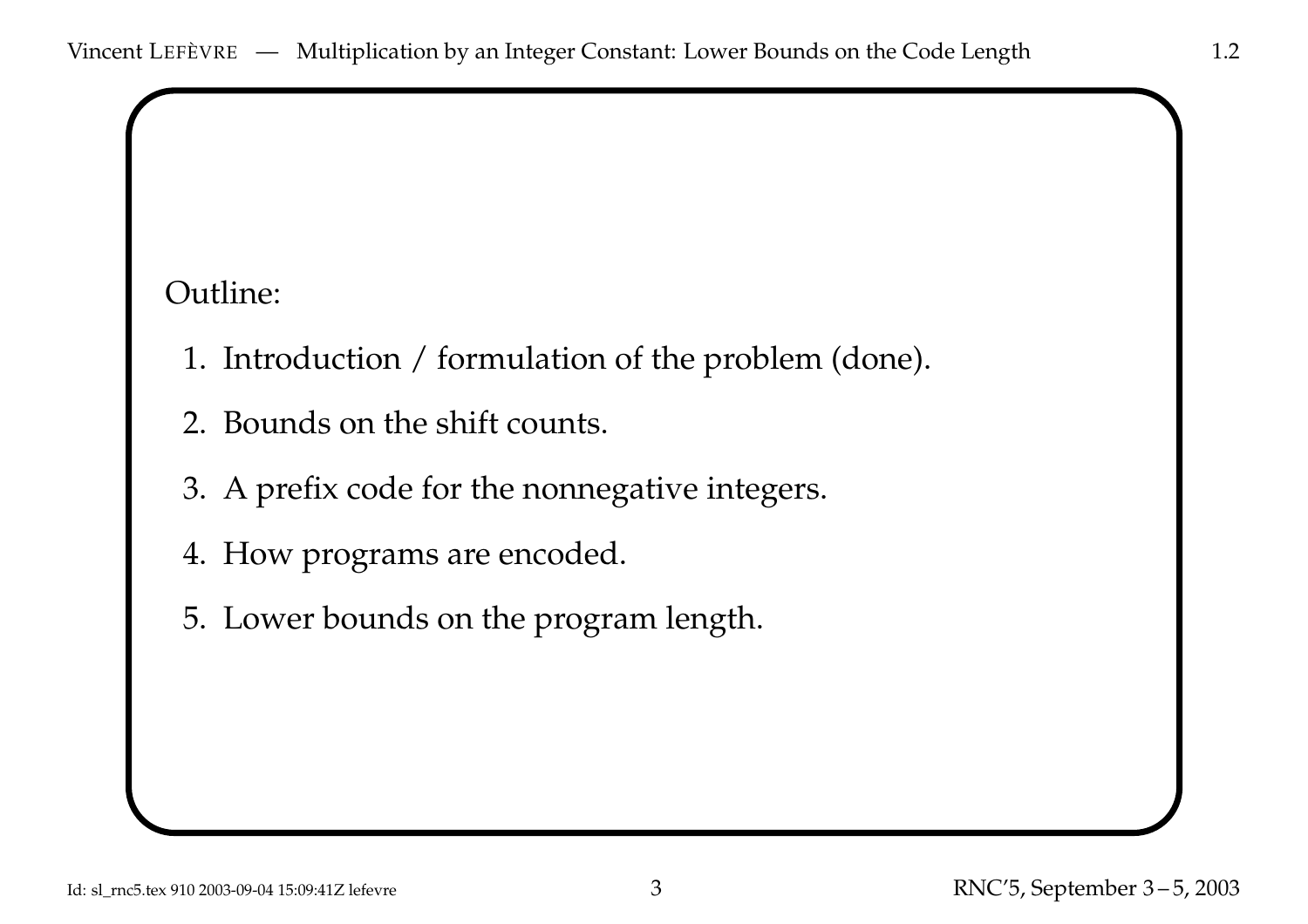# **Bounds on the Shift Counts**

Two data contribute to the *size*  $\sigma$  of a program:

- the number <sup>q</sup> of elementary operations (i.e. the *length*);
- the size of the parameters, in particular the shift counts  $c_i$ .

Information theory will give us information on  $\sigma$ . To deduce lower bounds on  $q$ , we need bounds on  $c_i$ .

Notation: for any positive integer m, let  $P_m$  be a subset of programs multiplying by  $m$ -bit constants;  $S$  denotes a function such that for any program  $\in \mathcal{P}_m$  and any  $i, c_i \leq S(m)$ .

 $P_m$ : optimal programs, programs generated by some algorithm, etc.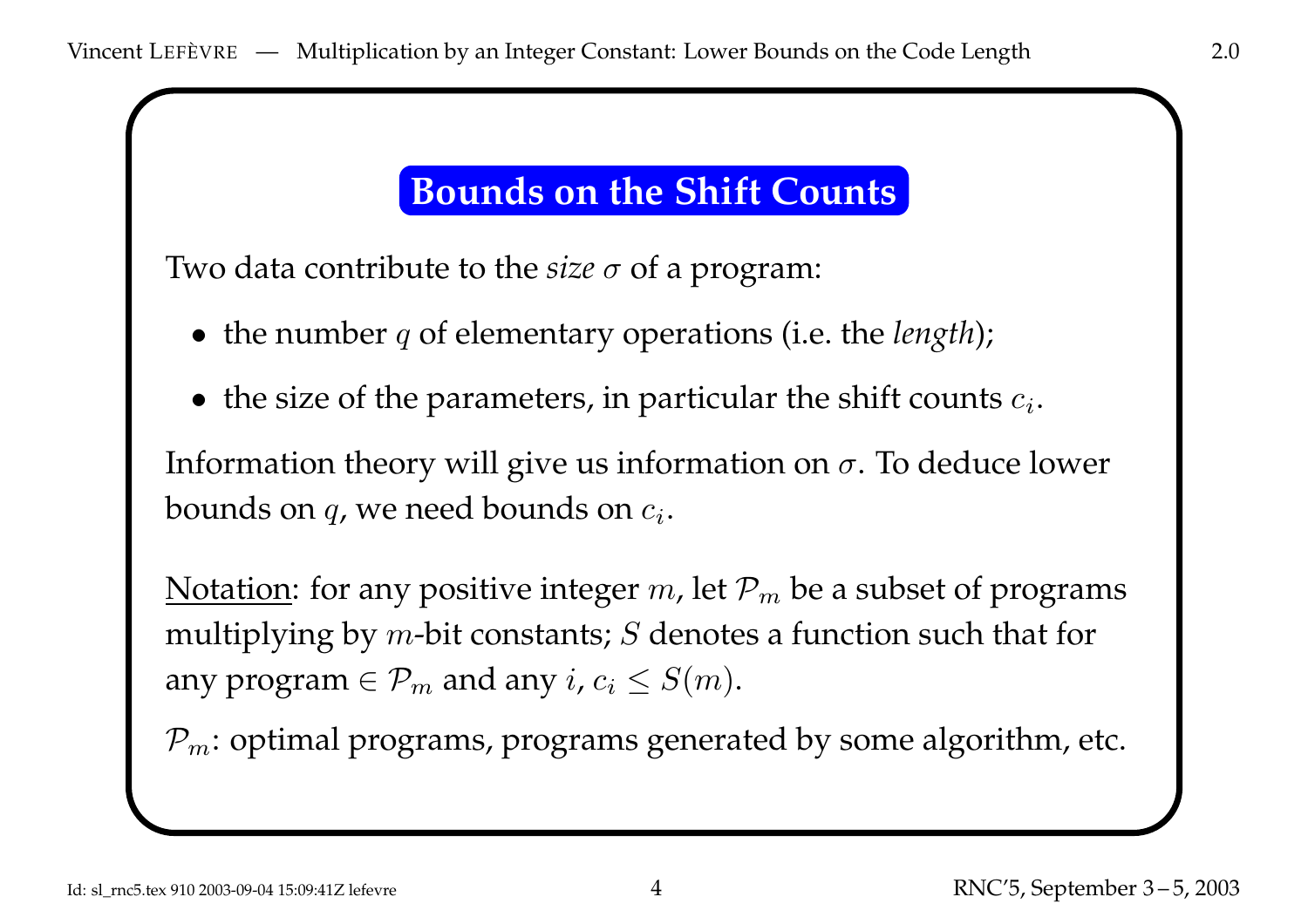$[S(m)$ : bound on the shift counts for any considered program (i.e. in  $P_m$ ) associated with *m*-bit constants.]

For  $n = 2^m - 1$ , the optimal program will always be in  $\mathcal{P}_m$ . Therefore,  $S(m) \geq m$ .

For the set of programs generated by algorithms used in practice,  $c_i \leq m$ , therefore  $S(m) = m$ .

Proved upper bound for optimal programs:  $S(m) \leq 2^{\lfloor m/2 \rfloor - 2}(m + 1)$ , but useless here.

For adequately chosen optimal programs, it seems that  $c_i \leq m$ . If this is true, then  $S(m) = m$ .

→ Lower bound on the length of *any* program.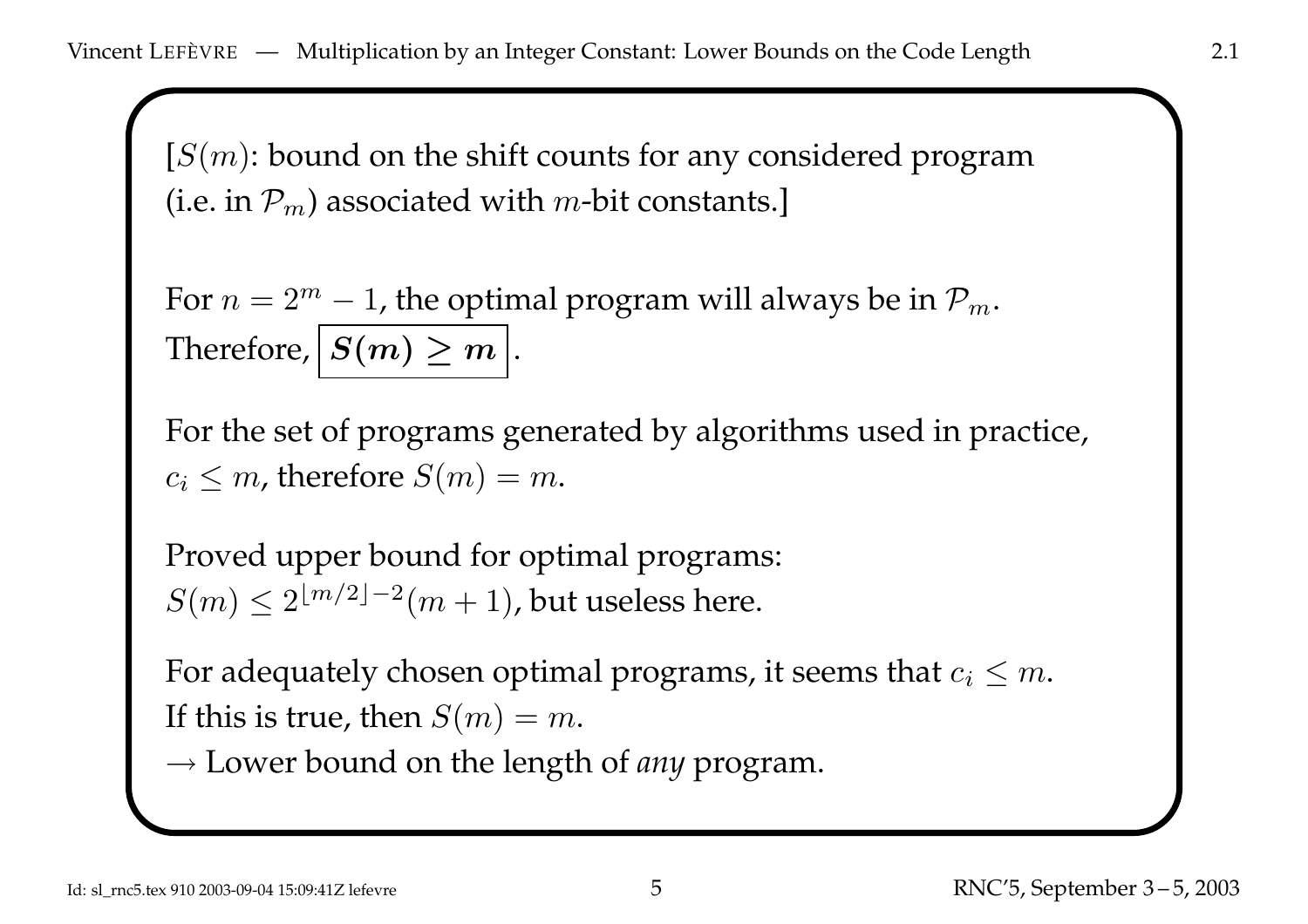But for the set of **all** optimal programs, consider the following example for  $m = 6h + 1$ :  $n = (1 + 2<sup>h</sup>)(1 + 2<sup>2h</sup>)(1 + 2<sup>4h</sup>) - 2<sup>7h</sup>$ .

One of the optimal programs (4 operations):

$$
u_0 = 1
$$
  
\n
$$
u_1 = u_0 \ll h + u_0
$$
  
\n
$$
u_2 = u_1 \ll 2h + u_1
$$
  
\n
$$
u_3 = u_2 \ll 4h + u_2
$$
  
\n
$$
u_4 = u_3 - u_0 \ll 7h.
$$

This gives:  $S(m) \geq 7h = \frac{7}{6}(m-1)$ .

 $\rightarrow$  The choice of the optimal program for a constant  $n$  is important.

We will also consider  $S(m) = k.m$ , with  $k > 1$ .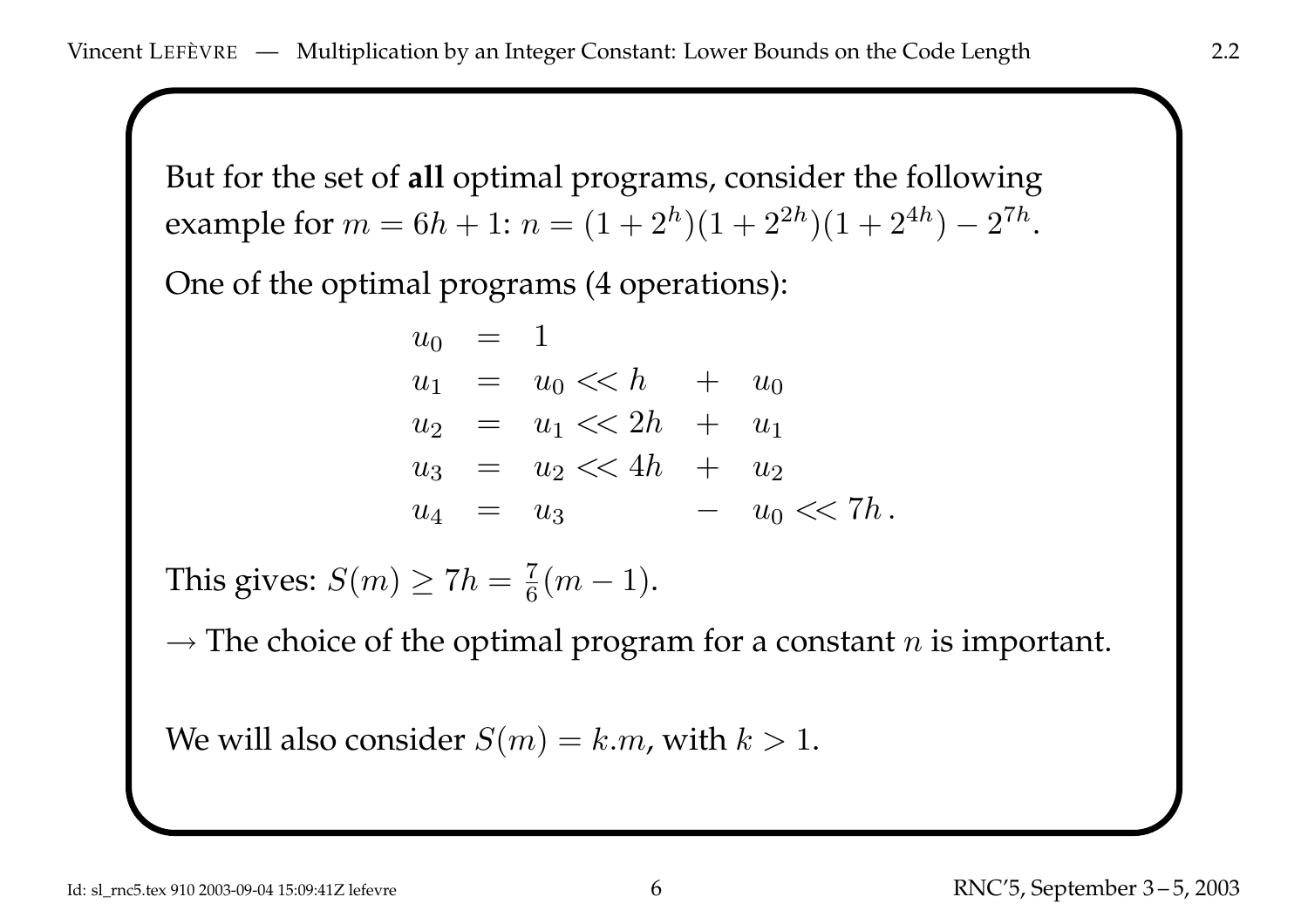# **<sup>A</sup> Prefix Code for the Nonnegative Integers**

```
Linked to the unbounded search problem: there exists a code in
\log \mathrm{sum}_2(n) + O(\log^*(n)).
```

```
Here, we are only interested in a code in \log_2(n) + o(\log_2(n)).
```
For  $n > 4$ :

- $k$ : number of bits of  $n$  minus 1;
- h: number of bits of k minus 1;

 $\bullet\,$  code word of  $n\colon 3$  concatenated subwords  $\,$   $h$  digits  $1$  and a  $0$ 

h bits of k without the first  $1 \mid k$  bits of n without the first  $1 \mid k$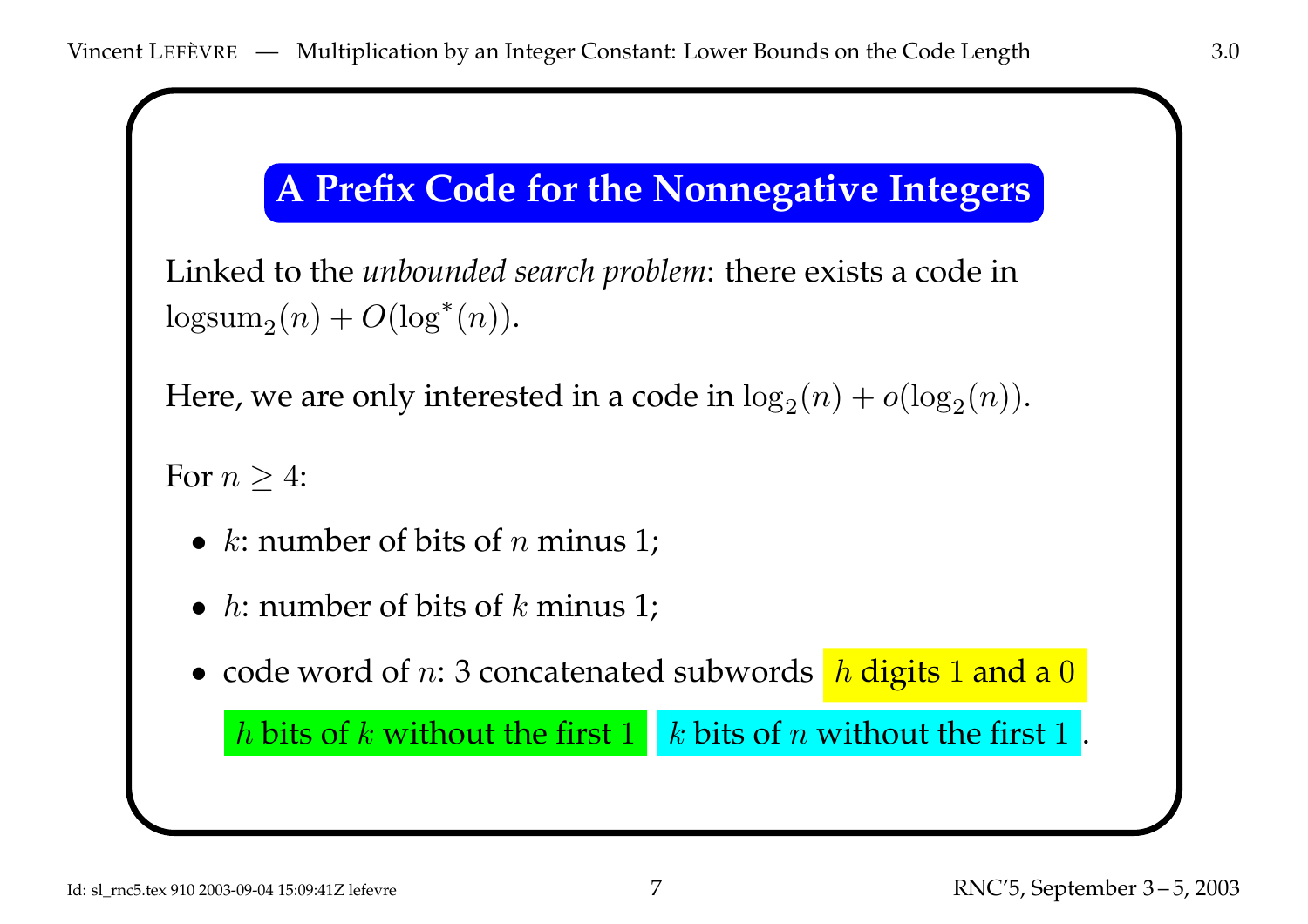| integer        | code word                           | integer | code word                   |
|----------------|-------------------------------------|---------|-----------------------------|
| $\overline{0}$ | 000                                 | 16      | 0000<br>110<br>00           |
| $\mathbf{1}$   | 001                                 | 31      | 110<br>1111<br>00           |
| $\overline{2}$ | 010                                 | 32      | 00000<br>110<br>01          |
| 3              | 011                                 | 63      | 11111<br>110<br>01          |
| $\overline{4}$ | <b>10</b><br>00<br>$\left( \right)$ | 64      | 000000<br><b>110</b><br>10  |
| 5              | 01<br><b>10</b><br>$\Omega$         | 127     | 110<br>111111<br>10         |
| 6              | <b>10</b><br>10<br>$\Omega$         | 128     | 0000000<br>110<br>11        |
| $\overline{7}$ | 11<br><b>10</b><br>$\Omega$         | 255     | 1111111<br><b>110</b><br>11 |
| 8              | 10<br>000                           | 256     | 00000000<br>1110<br>000     |
| 15             | 10<br>111                           | 511     | 1110<br>11111111<br>000     |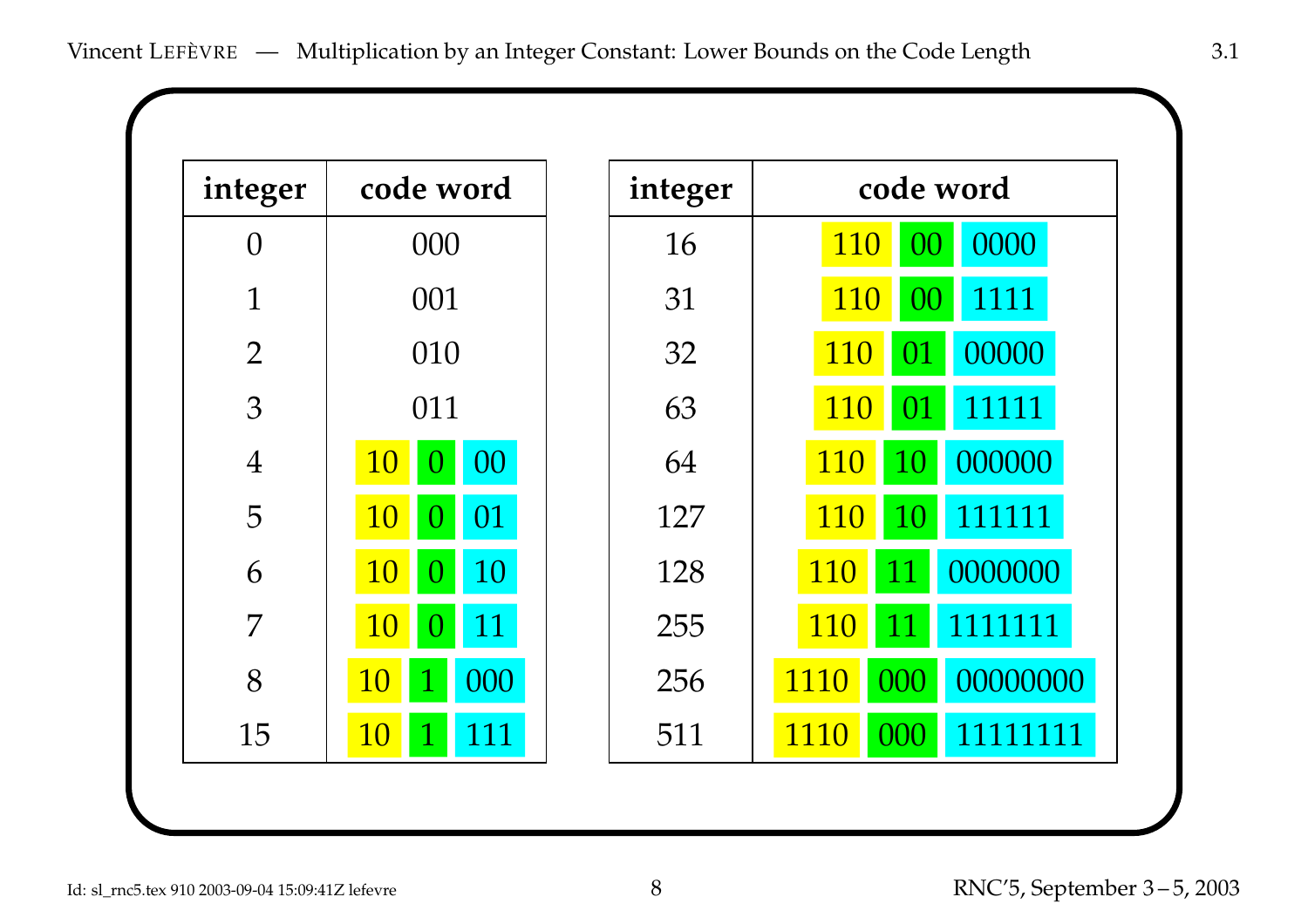# **Encoding an Elementary Operation**

Elementary operation:  $u_i = |s_i u_j + 2^{c_i} u_k|$ .  $\rightarrow$  Encode  $s_i$ ,  $c_i$ ,  $j$  and  $k$ .

- $s_i$ : 3 possible values ( $-1$ , 0 and 1)  $\rightarrow$  2 bits. 4th one for the end of the program.
- Integers  $c_i$ , j and  $k$ : prefix code.
- Concatenate the 4 code words.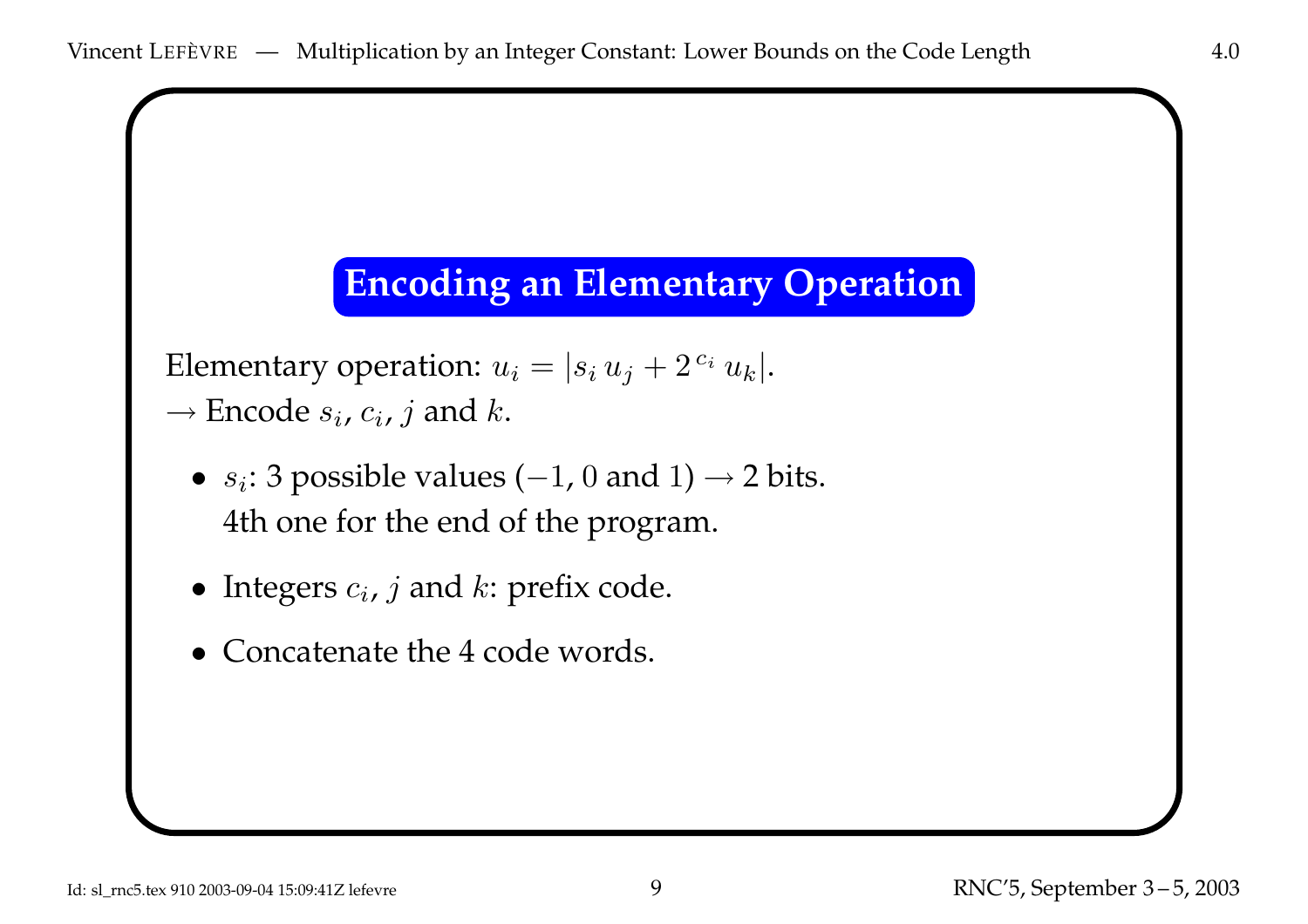#### **Size of the Encoded Program**

Bounds on the integers:

- $c_i$  bounded above by  $S(m) = k.m$ .
- $j$  and  $k$  bounded by  $i-1$ , and without significant loss, by  $q-1$ .

 $\rightarrow$  Upper bound on the size of the encoded program:

$$
B(m, q) = q(2 + C(S(m)) + 2C(q - 1)) + 2.
$$
  
with  $C(n) = \begin{cases} 3 & \text{if } n \le 3, \\ \lfloor \log_2(n) \rfloor + 2 \lfloor \log_2(\log_2(n)) \rfloor + 1 & \text{if } n \ge 4. \end{cases}$   
Asymptotically:  $B(m, q) \sim q(\log_2(S(m)) + 2 \log_2(q)).$   
With  $S(m) = k.m$ :  $B(m, q) \sim q(\log_2(m) + 2 \log_2(q)).$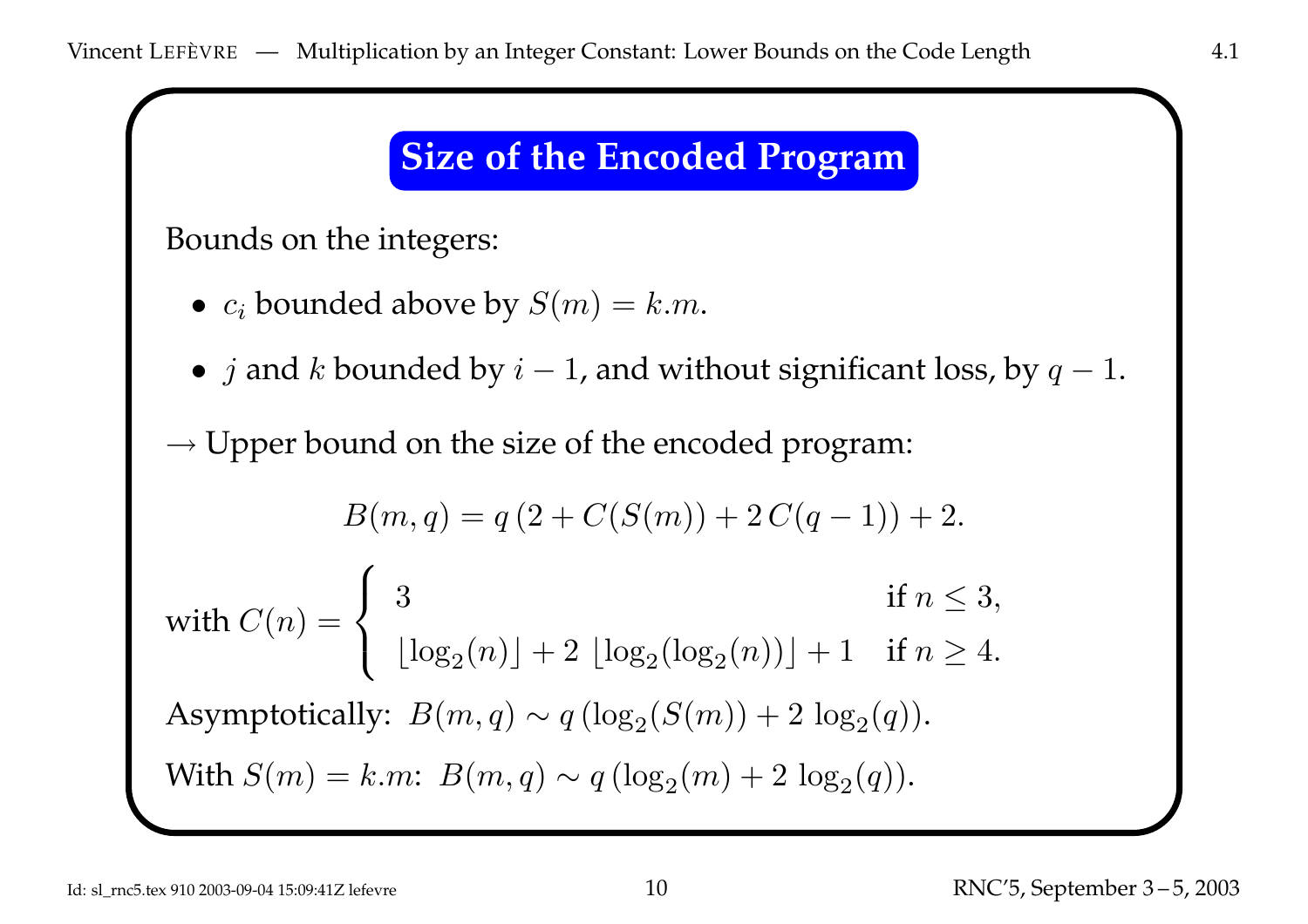### **Lower Bounds: A Notation...**

Let  $f$  and  $g$  be two positive functions on some domain.

 $f(x) \gtrsim g(x)$  if there exists a function  $\varepsilon$  such that

$$
|\varepsilon(x)| = o(1) \quad \text{and} \quad f(x) \ge g(x) \left(1 + \varepsilon(x)\right).
$$

Note: it is equivalent to say that there exists a function  $\varepsilon'$  such that

$$
|\varepsilon'(x)| = o(1) \quad \text{and} \quad f(x) \left(1 + \varepsilon'(x)\right) \ge g(x).
$$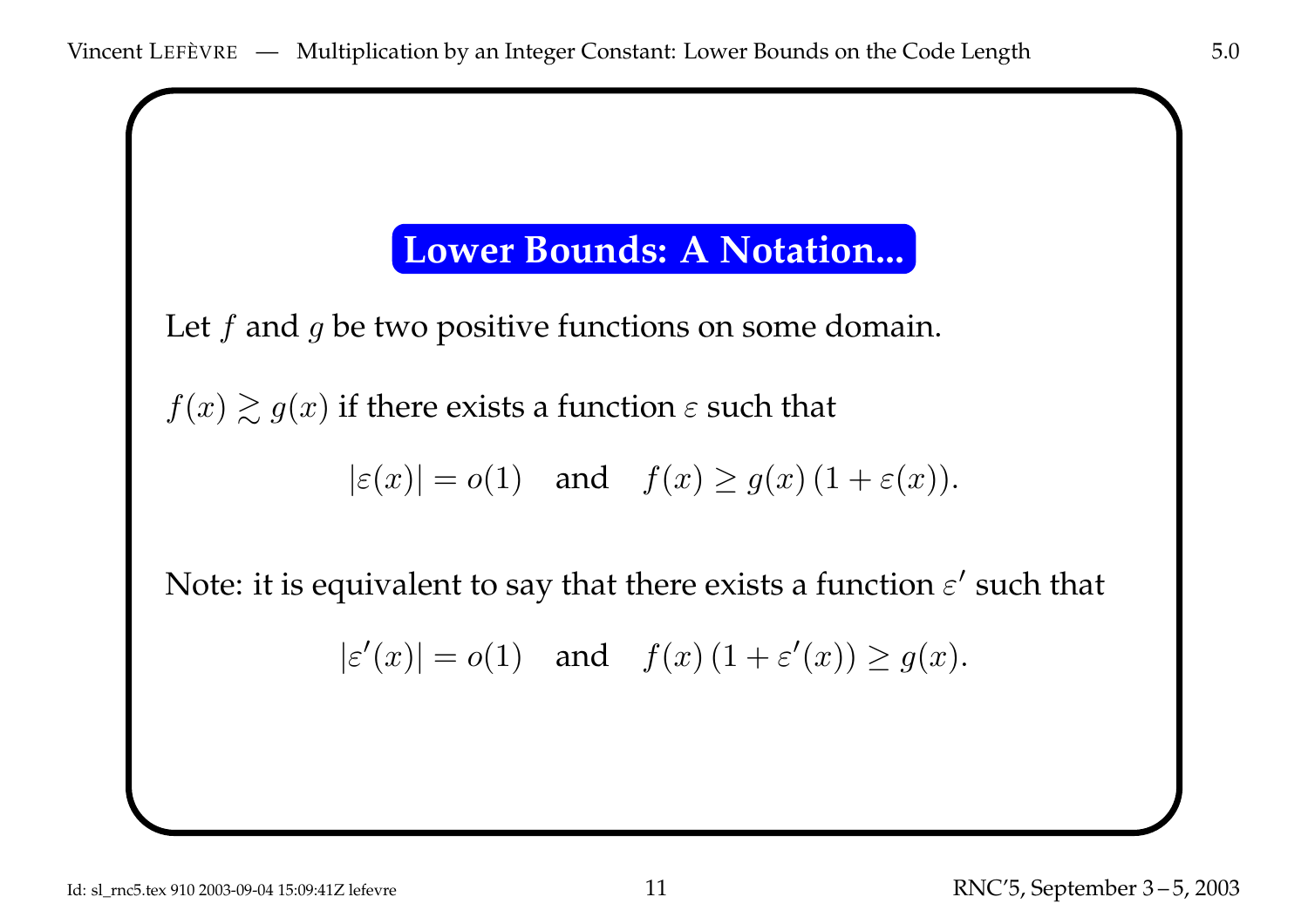#### **Lower Bounds: Worst Case**

We consider the  $2^{m-2}$  positive odd integers having exactly m bits in their binary representation, and for each integer, an associated program in  $\mathcal{P}_m$ . The  $2^{m-2}$  programs must be different.  $\Rightarrow$  There exists a program whose size  $\sigma$  is  $\geq m-2$ , and its length q satisfies:  $m - 2 \le \sigma \le B(m, q) \le B(m, q_{worst}).$ 

We recall that asymptotically, with  $S(m) = k.m$ , we have:

$$
B(m, q_{\text{worst}}) \sim q_{\text{worst}} \left(\log_2(m) + 2 \log_2(q_{\text{worst}})\right).
$$

We can guess that  $\log_2(q_{\text{worst}}) \sim \log_2(m)$ . Thus we choose to bound  $q_{\text{worst}}$  by m and write:  $q_{\text{worst}}$  (3  $\log_2(m)$ )  $\geq B(m, q_{\text{worst}})$ .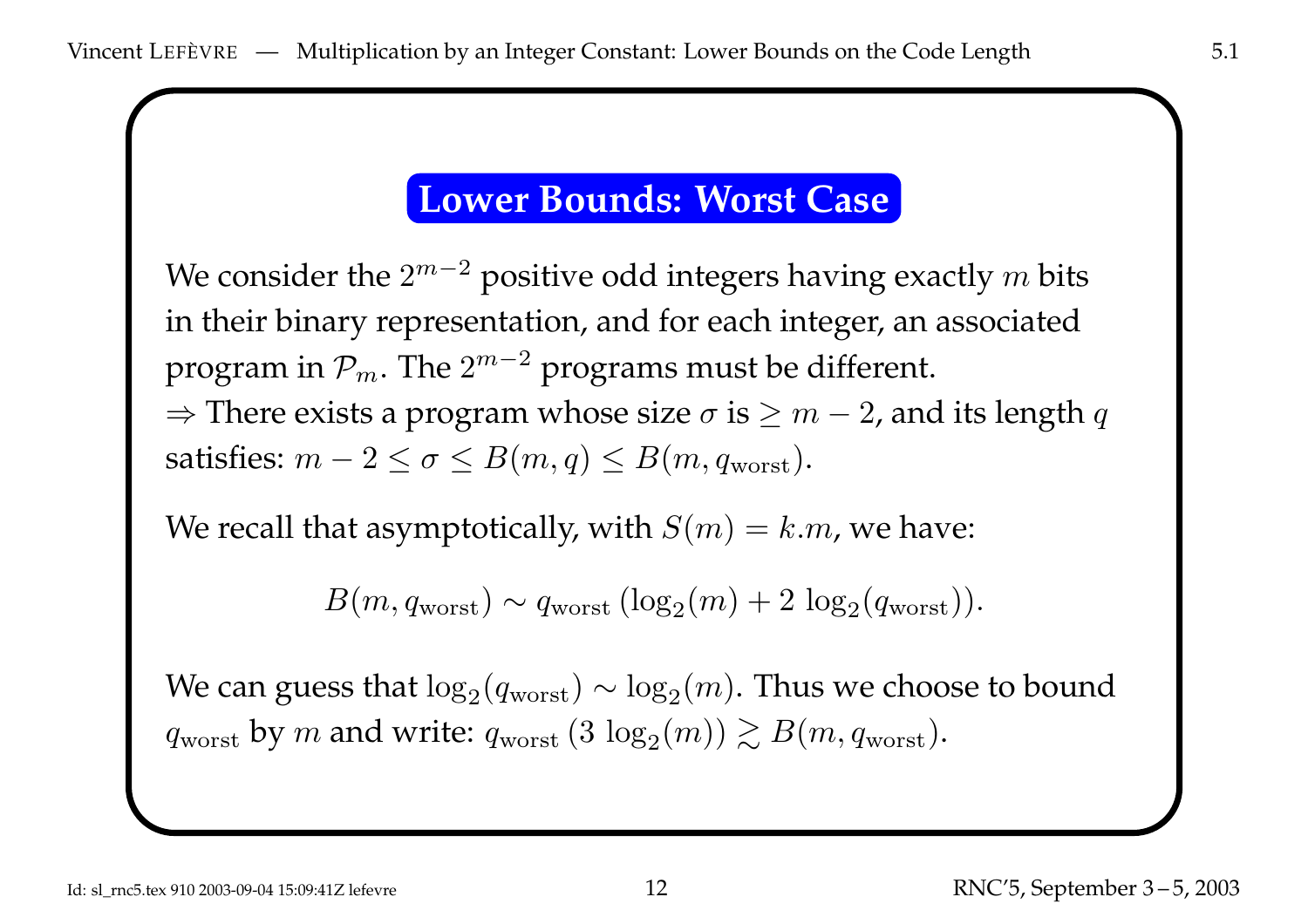We recall that  $q_{\text{worst}}$  (3  $\log_2(m)$ )  $\geq B(m, q_{\text{worst}}) \geq m-2$ .

As a consequence:  $\left| q_{\text{worst}} \gtrsim \frac{m}{3 \log_2(m)} \right|$ .

Note: this also proves that  $\log_2(q_{\text{worst}}) \sim \log_2(m)$ , thus we didn't lost anything significant when bounding  $q_{\text{worst}}$  by m.

Exact lower bound for  $m \geq 4$ :

$$
m-4
$$

 $3 \log_2(m) + 4 |\log_2(\log_2(m))| + 2 |\log_2(\log_2(k.m))| + \log_2(k) + 6$ 

(note: very optimistic for small  $m$  — e.g., < 1 for all  $m \leq 37$ ).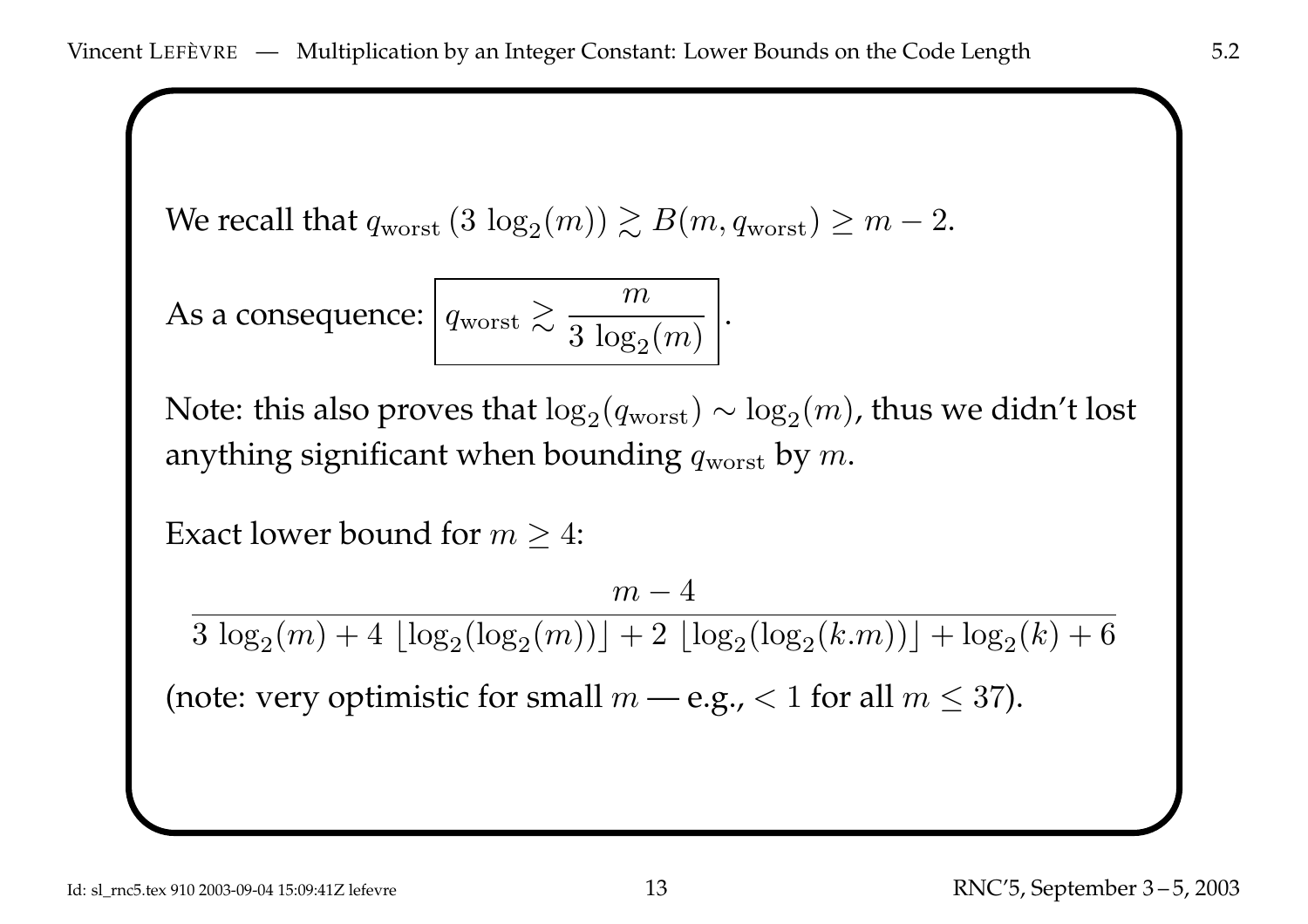# **Lower Bounds: Average Case**

We consider the set  $O_m$  of the  $2^{m-2}$  positive odd integers having exactly  $m$  bits in their binary representation, and for each integer, an associated program in  $\mathcal{P}_m$ .

The  $2^{m-2}$  programs must be different:

$$
\frac{1}{2^{m-2}} \sum_{i \in O_m} B(m, q_i) \ge \frac{1}{2^{m-2}} \sum_{i=1}^{2^{m-2}} \lfloor \log_2 i \rfloor = m - 4 + \frac{m}{2^{m-2}},
$$

As <sup>a</sup> consequence,

$$
2 + (2 + C(S(m)) + 2C(m)) \frac{1}{2^{m-2}} \sum_{i \in O_m} q_i \ge m - 4 + \frac{m}{2^{m-2}}.
$$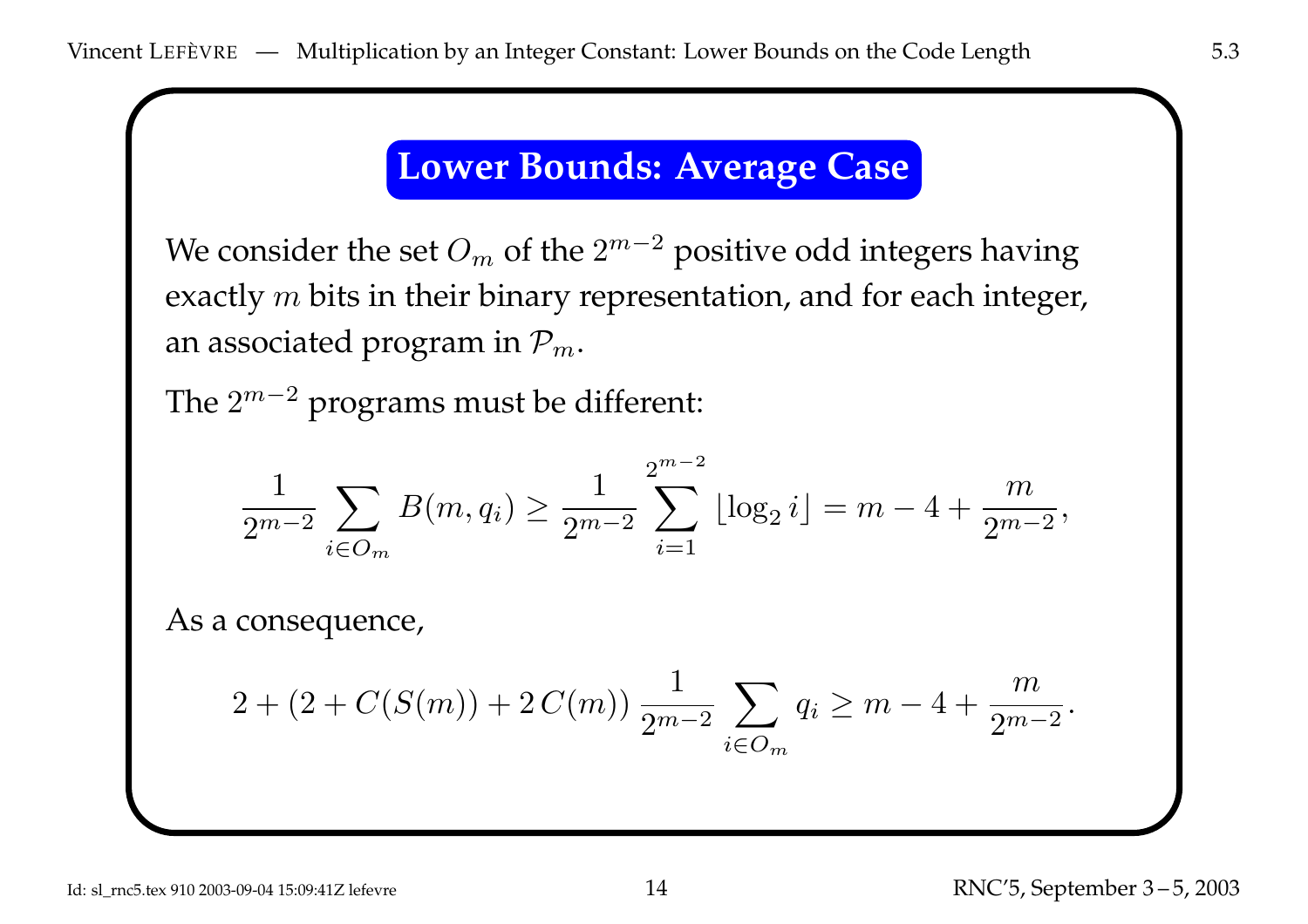We recall that

$$
2 + (2 + C(S(m)) + 2C(m)) \frac{1}{2^{m-2}} \sum_{i \in O_m} q_i \ge m - 4 + \frac{m}{2^{m-2}}.
$$

Thus 
$$
q_{\text{av}} \ge \frac{m-6+m/2^{m-2}}{2+C(S(m))+2C(m)}
$$
.

Asymptotically, with  $S(m) = k.m$ , the average length  $q_{av}$  satisfies:

$$
q_{\text{av}} \gtrsim \frac{m}{3 \log_2(m)} \Bigg|,
$$

i.e. the same bound as in the worst case.